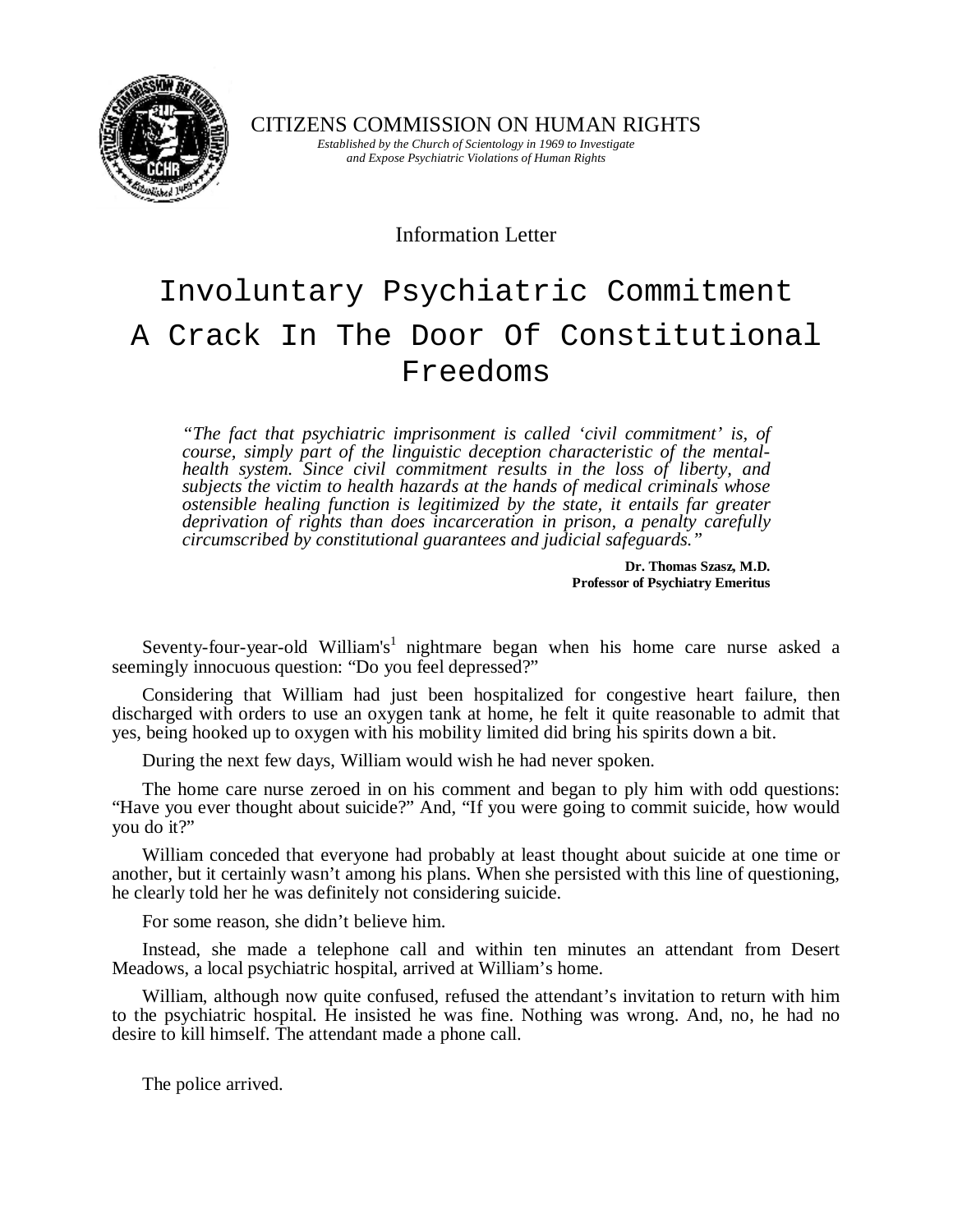They, at least, were willing to transport William to St. Mary's, the medical hospital he had recently been discharged from. In fact, they insisted.

All for his own good, of course.

Fearful now, William finally capitulated. After being unhooked from his oxygen tank, he was searched for weapons and then unceremoniously bundled into a police car and driven to St. Mary's.

He was given no choice. He was read no rights. He was not told he could call an attorney.

Upon arriving at the hospital, William explained to the physician on duty that there had been a misunderstanding. That his words had been taken out of context. That he had no intention of committing suicide.

He was transferred immediately to the Desert Meadows psychiatric hospital.

Without examination William was admitted as "suicidal," to be kept there under an involuntary 72-hour hold for observation.

When he objected to a nurse, he was told to be quiet, or he would be restrained in a straitjacket. By now, William was very afraid - and felt very helpless.

It would get worse.

During the night, after William finally fell asleep, his roommate assaulted him, knocking him out of his bed.

William must have thought he had fallen down Alice's rabbit hole and entered Wonderland when, the next day, the examining psychiatrist said with perfectly convoluted logic that the assault provided evidence that William was "dangerous."

This time, when asked if he was depressed, the frightened, confused, ill and literally imprisoned 74-year-old didn't hesitate. Yes, he certainly was.

The prognosis? William needed to remain in Desert Meadows for another 48 hours although, by the way, he could be kept as long as six months. And when William objected yet again, the psychiatrist cursed him as a "smart mouth," and stormed out of the room.

Fortunately for William, as it turned out, he began to have a heart attack. As angry and agitated as he was by now, it certainly felt like it anyway. He had trouble breathing, pains racked his chest and his face began to turn the color of sleet.

Back to St. Mary's - where it was discovered he'd suffered an angina attack. And, as it was "only" angina, and as he had already been committed to the care of Desert Meadows, that was where he should be returned.

A very anxious William managed to prevail upon his medical doctor to keep him at St. Mary's—at least until after the court hearing scheduled the next day to assess his competency.

And, thankfully, in spite of the testimony of the Desert Meadows psychiatrists, this was not the usual rubber-stamp, perfunctory hearing and the judge agreed with William, and another doctor, that he was not in need of confinement and not "crazy."

As for the aftermath of William's unsolicited and involuntary imprisonment, his Medicare insurance was billed \$4,000 for four days stay (even though he had only been kept for two days)...and he himself was billed \$800 for the "care" he had undergone.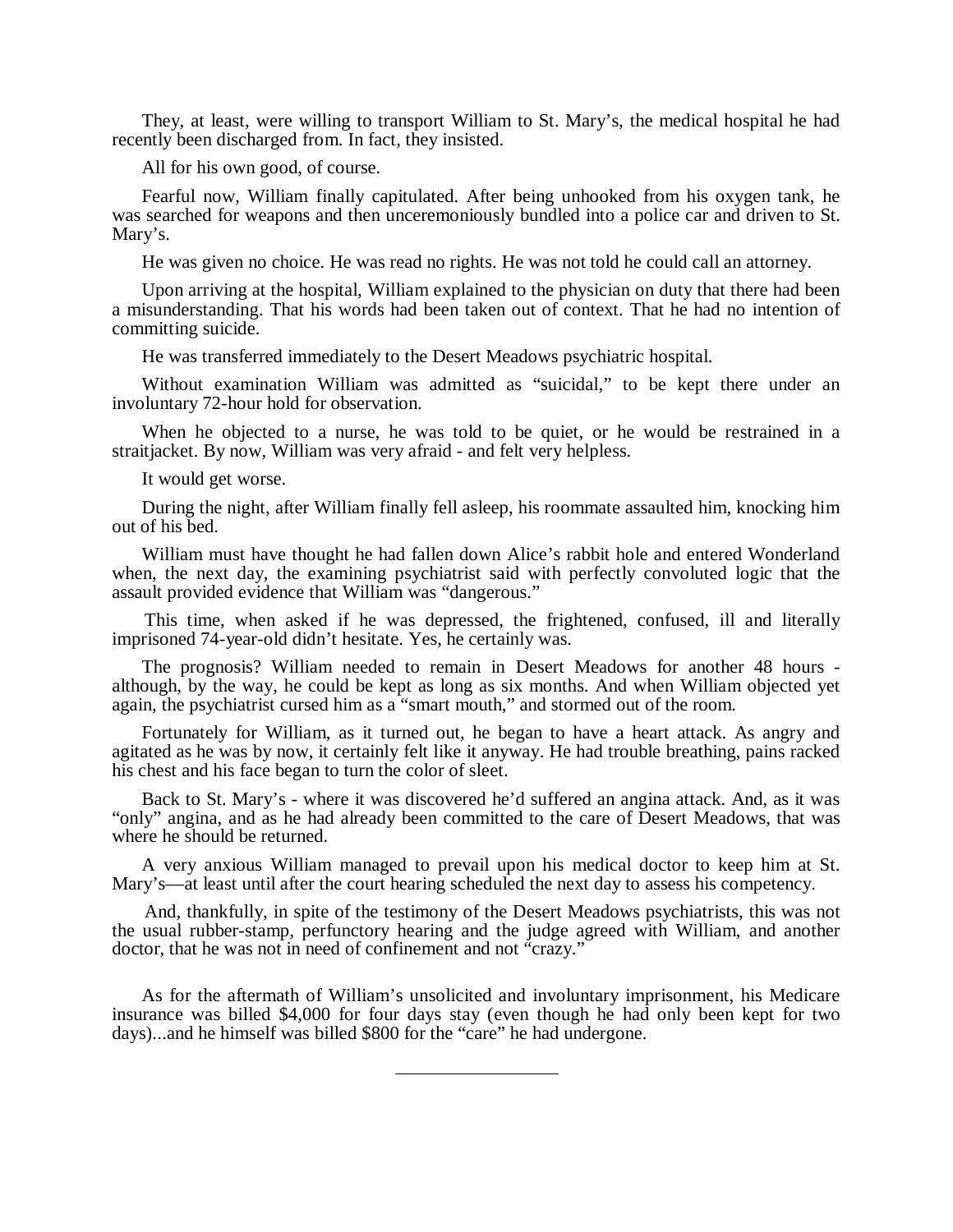#### *Introduction*

Can this really happen in America today? Can this happen in a country where even criminals are set free if they are not given their rights, where the strongest Constitution in man's history guarantees the individual his liberties?

It not only can, but it does. The fact is, every 1¼ minutes, someone in the U.S. becomes the next victim of involuntary incarceration in a psychiatric hospital. And before you finish reading this booklet, four more people—perhaps a friend, a family member, a neighbor—will have been committed.

And there's nothing they can do about it.

#### *The Present Danger*

In each state of the 50 United States, psychiatrists play out the scenario experienced by William, or those even more horrific. At least William was not subjected to powerful psychotropic drugs or tranquilizers—a usual form of treatment given during that 72-hour period before the court hearing. Nor did he receive electroconvulsive therapy (ECT), more commonly known as shock treatment. Nor did he receive psychosurgery, where healthy portions of the brain are destroyed, as still can be done in some states to those involuntarily committed. William "just" lost his liberty for a couple of days. His, and the more dangerous scenarios, are not just plausible, they happen. And their enactment is protected and guaranteed by state laws lobbied into existence by psychiatrists under the often specious grounds of "public safety" and "concern for the troubled individual." As a result, more than 1.5 million citizens are forced each year to enter psychiatric hospitals and undergo dangerous and harmful treatments against their will.

This less-than-charitable "concern for the troubled individual" yields the psychiatric industry upwards of \$25 billion per year. And it is ultimately financed by the unwitting taxpayer who, more likely than not, has never even heard of involuntary commitment procedures.

While involuntary commitment laws enrich the psychiatric industry, they not only deprive individuals of their freedom of choice, but milk millions of health insurance dollars annually from private, state, national and military health plans. And while psychiatrists and psychiatric hospitals are today being investigated nationally and in state hearings for insurance fraud, mistreatment of patients, sexual violations and other crimes, the crux of their power involuntary commitment laws—receives no focused attention.

Statutory checks on the abuse of these laws are scarce, readily sidestepped and widely ignored. Yet the minds and memories of those subjected to this capriciousness have frequently been destroyed after involuntary imprisonment in psychiatric facilities across the nation—be it a small clinic, private hospital or a government-run institution. And commitment laws have been used for every wrong reason: financial, sexual, business advantage, inheritance, political suppression, and even to maintain governmental secrecy.

If someone ran amok in the street, grabbing citizens because he disapproved of their behavior, locked them up in a house and submitted them to mind-altering drugs or the brutal torture of electric shock in efforts to change or nullify this behavior, there would be a public outcry. The perpetrator would be charged with assault and mayhem and locked up for many years.

But because the perpetrator is a psychiatrist and the brutal acts he commits are obscured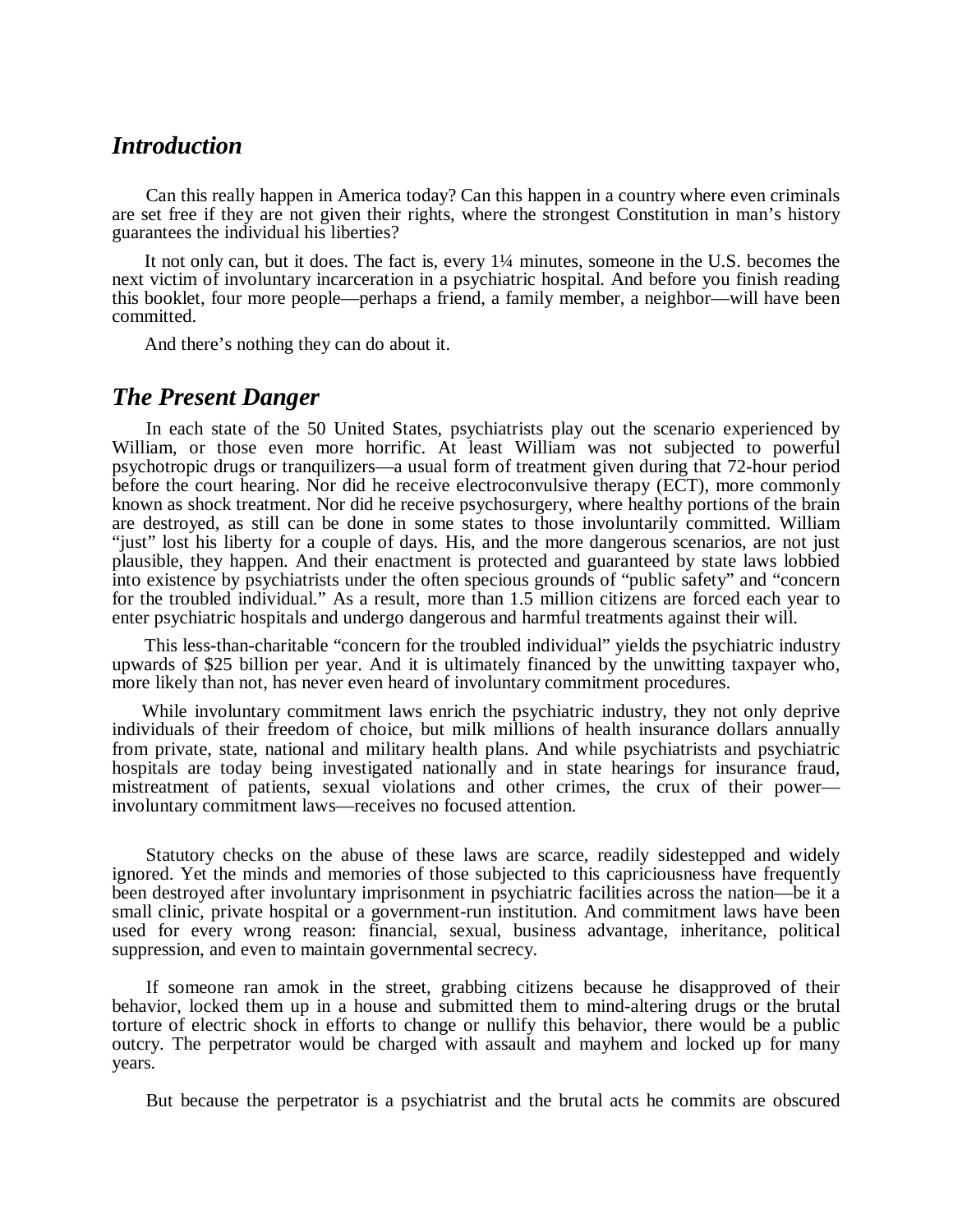through tangled terms such as "mental health care" or the patient's "right to treatment," the systemic social and mental crippling of millions of people each year is ignored. In this Wonderland, the innocent patient is locked up; the perpetrator of abuse is allowed to roam free to repeat his crime.

When any psychiatrist has full legal power to cause your involuntary physical detention by force (kidnapping), subject you to physical pain and mental stress (torture), leave you permanently mentally damaged (cruel and unusual punishment), with or without proving to your peers that you are a danger to yourself or have committed a crime (due process of law, trial by jury) then, by definition, a totalitarian state exists.

Because of their ubiquity and far-reaching powers, involuntary commitment laws lay a truly concrete foundation for totalitarianism. And they are not, it must be stressed, a threat of what might be, but a present danger—representing America's gaping breach in the otherwise admirable wall of individual Constitutional rights.

# *How Does Involuntary Commitment Occur?*

In two words, very easily. Laws vary by state, but generally four procedures are used to deprive people of liberty in order to subject them to treatment. Under most state laws it has to be determined that persons are a danger to themselves or others or are "gravely disabled." Under some laws, however, if you are found walking down the street intoxicated, or if you get into a violent altercation with your neighbor, either would be sufficient cause to be picked up and carted off to a psychiatric hold.

The ways in which a person can be detained are:

1. Emergency detention is the fastest and easiest method of commitment and is used most often because it circumvents the judicial process and therefore deprives the person of nearly all rights. It is "the predominant commitment route in many states, especially in major cities," according to a 1984 survey of 20 state's laws and it is "often used even when no emergency actually exists." Community psychiatrists or mental health practitioners, hospital officials and peace officers only need write a statement with "facts" showing why a person should be admitted. $^{2}$ 

According to California statistics, emergency detention orders account for 60% of involuntary admissions. The admission usually is considered a "short-term" detention  $-$  a "72hour hold." However, this can involve three days of treatment with major tranquilizers that render a person senseless. Additionally, if the person was conveyed to the hospital by police—as is often the case—the admission particulars become a part of the permanent record against him or her.

Another frequent use of this emergency detention route is the "converting" of voluntary patients to involuntary ones. Any person foolish enough to voluntarily sign into a psychiatric facility must accept whatever regimen of drugs and other treatment the staff find "necessary"—and, of course, profitable. When the voluntary patient feels abused, finds no benefit in the treatment or seeks to return home, "conversion" allows the victim to be rapidly switched to the involuntarily detained category.

2. Semi-judicial commitment differs from emergency commitment only in that it does not require immediate capture and detention of the victim. A psychiatrist examines a person and certifies, in writing, that hospitalization is required. A judge then reviews the paperwork for authenticity and signs the authorization for involuntary detainment. The individual is not present at this transaction and therefore has no right to defend him or herself—it is merely a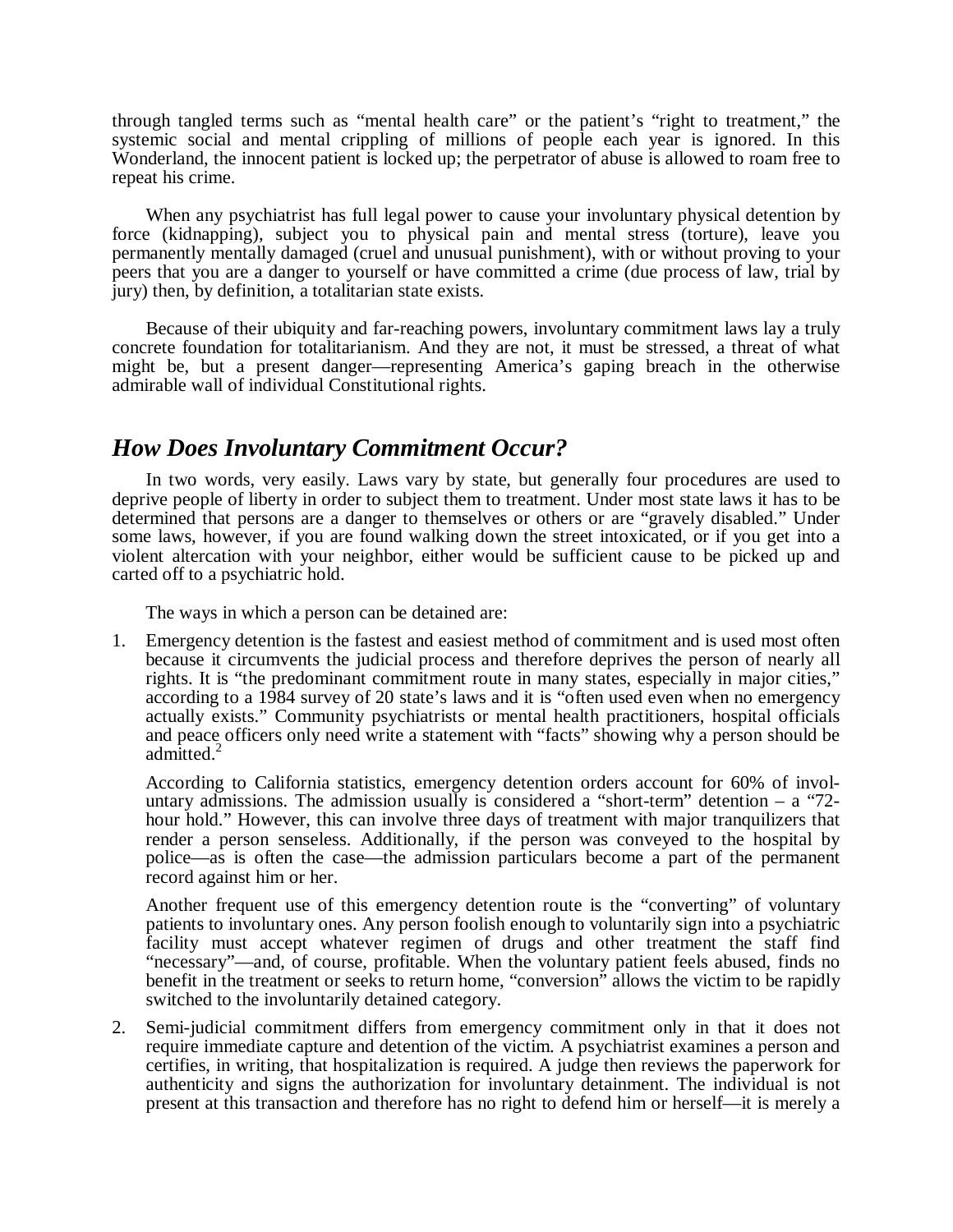rubber-stamp procedure.

- 3. Judicial commitment requires court jurisdiction prior to commitment. Legal documents must be filed alleging the person should be involuntarily hospitalized. Judicial commitments are more adversarial than the first two methods. Some states give victims the right to an attorney. However, while the outcome may be decided by a judge, it rarely involves a jury.
- 4. Conservatorship or Guardianship laws allow the legal guardian or conservator of someone found to be "incompetent" to commit that person at will, without any judicial approval or review. This presumes greatly that an earlier court procedure accurately diagnosed the victim as incompetent.

In most states, "any person with knowledge of the facts or with reliable information may file a petition for a non-emergency judicial commitment."

# *Your Rights—On Paper*

According to a national survey of psychiatric examinations in civil and criminal cases, researchers found that while rights may appear to be granted on paper to a "mental patient," these will routinely be abridged unless an attorney is present to defend those rights.<sup>3</sup>

Some states give a person the right to legal counsel, but not all. Regardless, the likely scenario is that they may be forced to pay for an attorney to defend themselves - against incarceration that will eat up their insurance, and psychiatric treatment that they don't want.

This is like being kidnapped, imprisoned in a house for up to 20 days and assaulted daily, only to be told later by the courts that you have to pay the defendant room and board.

While in criminal matters you have the right to remain silent, during psychiatric examination that could determine whether or not you go to jail—have your liberty deprived—in a civil commitment matter, your silence could be diagnosed as being withdrawn, resistive or suffering a "Noncompliance With Treatment" disorder. Whatever you say, however, can and will be used against you. It's a case of "die if you do, die if you don't." Only two states—Wisconsin and Illinois—actually require that a respondent be notified of the right to remain silent during a "mental health" examination.

If the information (by the person with "knowledge" or the psychiatrist) used to commit you is false, or the diagnosis turns out to be wrong, or if you are given treatment that physically damages you, no psychiatrist will be held liable. He only needs to show that he acted according to statutory requirements and liability cannot be challenged. The burden of proving negligence also rests with the victim.

Many states do not even require the victim be notified of his or her rights. Where they do, there are no uniform stipulations of how, by whom and—notably vague—how soon after commitment. Many don't require notification be given in understandable (non-legal, nonmedical) language.

# *Less Rights Than Criminals*

The undeniable fact is that basic human rights granted even to killers or terrorists are denied people labeled mentally disordered. The "burden of proof" for civil committal is largely based only on "probable cause," "reasonable grounds," or a "reason to believe" there is a danger to self or others. On the other hand, for any alleged criminal to be convicted of a crime and incarcerated, it has to be proved "beyond reasonable doubt" that a crime has been committed.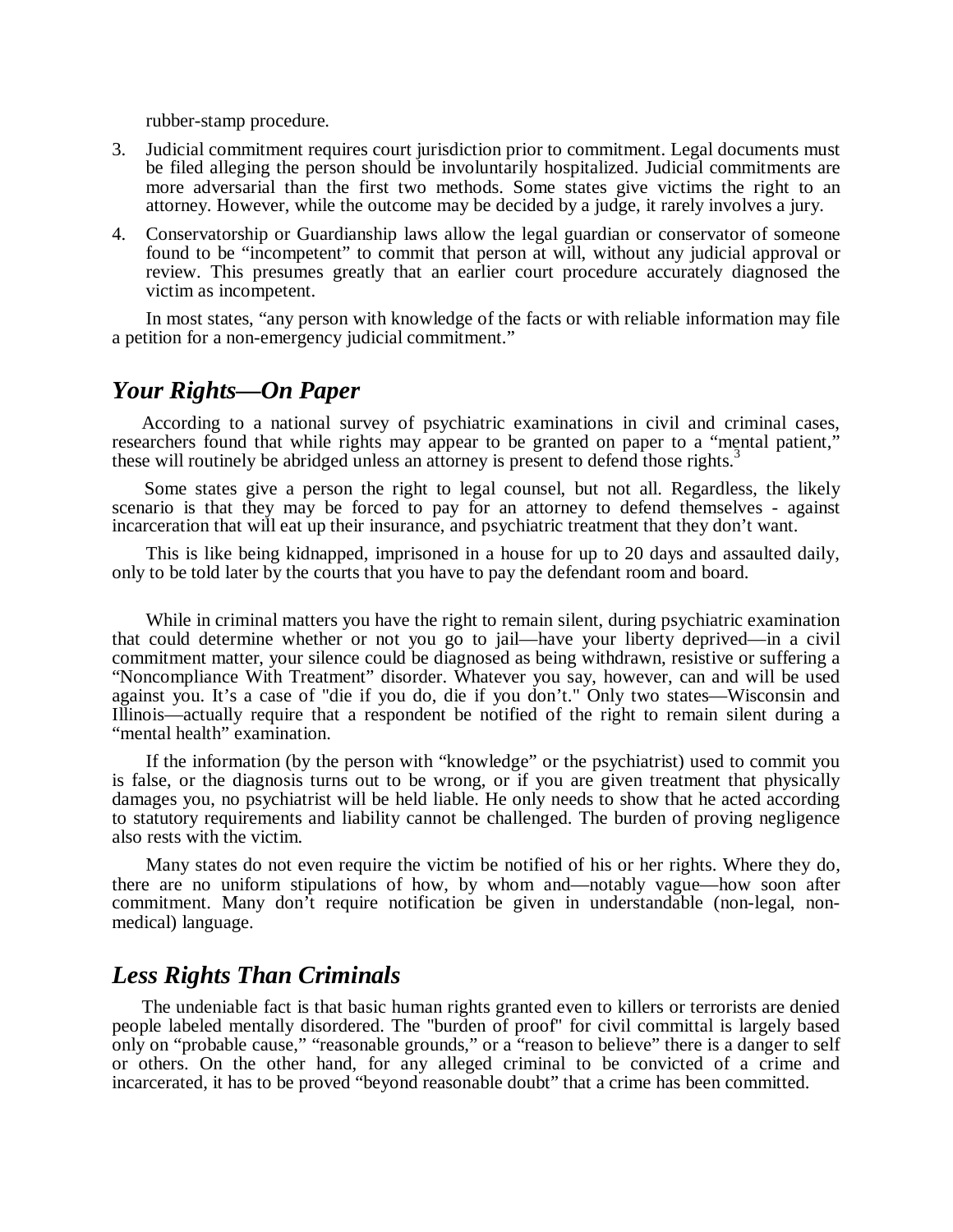The lack of regard for the welfare of the institutionalized is also evident in the lack of accountability demanded by the government of psychiatrists and psychiatric hospitals. While common criminals, their crimes, race, age, method of incarceration and release are statutorily recorded, the counting of the victims of psychiatric commitment is considered both too laborious and a financial burden by governments. The most recent collection of statistics at a national level for involuntary commitment are from 1986.

Between 1.5 and 2 million persons are committed or coercively admitted to psychiatric facilities annually.<sup>4</sup> This does not include those committed through criminal proceedings. The 1986 national data counts only civil commitments from in-patient programs nearly a decade ago and is extrapolated from a very small sample. As far as mental health authorities are aware there are an annual estimated 424,450 involuntary committals nationwide—a 38% increase on the estimate six years earlier. The error of this estimate becomes apparent when using California's statistics. With 10% of the U.S. population, California averaged more than 150,000 civil commitments every year between 1985 and 1991.

These acknowledged commitments could just be the tip of the iceberg. In his book, *Reign of Error*, psychiatrist Lee Coleman discovered that for each formal involuntary commitment, "there are **several more** (emphasis added) in which patients are pressured to 'sign in' in order to avoid formal commitment." In short, coercion and manipulation by mental health professionals push the published statistics downward and obscure the true number of involuntary commitments.

According to Dr. Coleman, "Since California has one-tenth of the nation's people, we arrive at a national figure of 1.5 million to 2 million involuntary admissions per year in the United States."

#### *"Voluntary" Admissions*

Nor do these numbers reflect "conversions," the quick legality whereby the patient who signed in voluntarily is legally converted to an involuntary status and trapped in a hospital against his or her will.

According to the renowned author, Dr. Thomas Szasz, a long-time critic of psychiatry and member of the advisory board for Citizens Commission on Human Rights International, "voluntary mental hospitalization is always potentially and often actually a covert form of involuntary mental hospitalization" with patients often "entering a psychiatric institution under the threat of commitment. Once confined, they cannot secure their release as can medical patients, and when they insist on release against psychiatric advice, they may be committed by their relatives and physicians."<sup>6</sup>

Psychiatric detainment can end up being a life sentence. Apart from the fact that the committal process can keep a person indefinitely in the hospital for years, people may be released conditionally or under conservatorship orders. Conservators serve as guardians for persons deemed "mentally incompetent." In California alone, for 1990-1991, there were 22,268 "conservatorship" orders. The subjects are required to accept any treatment that is meted out to them.

And there is one more important question: Who judges you to be a danger to yourself or others?

Why, the experts, the psychiatrists of course. They are the ones qualified to make such judgments.

Our Alice in Wonderland analogy becomes even more appropriate. If psychiatrists are the ones who make these decisions, why then has the American Psychiatric Association (APA) argued before the California Supreme Court that "this fond hope of the capability accurately to predict violence in advance is simply not fulfilled," and issued a strong denial to the Court that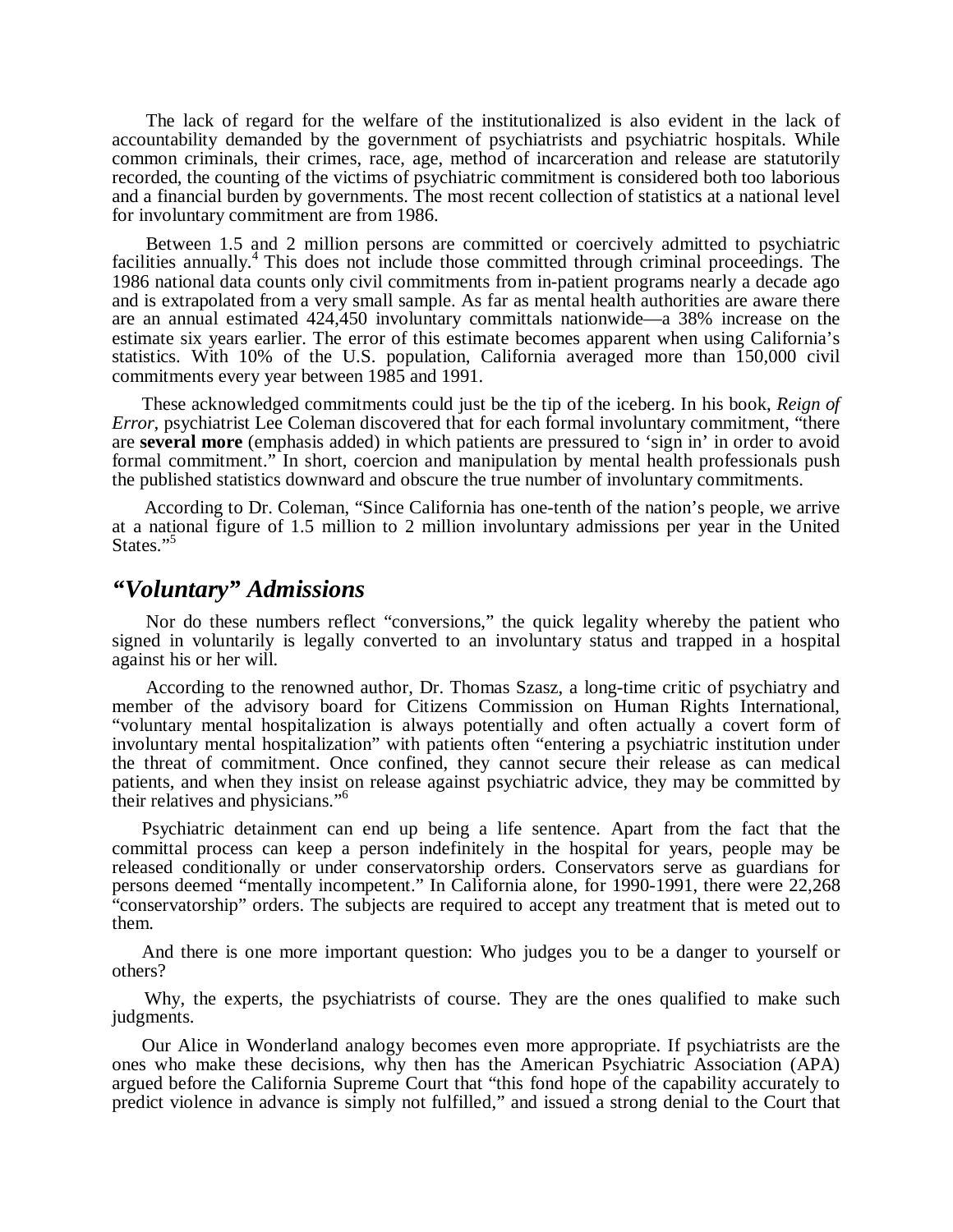"mental health professionals are in some way more qualified than the general public to predict future violent behavior."? The reason is simple. The APA took this position because in 1969, a family sued a therapist who had not warned them of the danger posed by his patient—who had murdered their daughter.

Psychiatrists are not only unaccountable, the APA claimed, but they are unqualified to make such decisions.

How, then, can society accept involuntary commitment based upon the word of these people?

And lest you still feel a false sense of security due to the existence of paper laws which supposedly protect your rights, Lee Coleman and others claim they are frequently ignored. Coleman speaks from personal experience when he says, "Indeed, all groups of professionals in the mental health system—judges, attorneys, psychiatrists, administrators, social workers, psychiatric nurses and technicians—often ignore the law because they consider the legal limitations merely a formality that need not hinder their work. They see themselves as answering to a higher authority, one that requires the patient to receive treatment no matter what."

Coleman should know. Responsible for a crisis intervention unit in the San Francisco Bay Area for two years, "I was a party to this lawlessness." After this experience, he later refused to participate in any form of involuntary psychiatry.

Unfortunately, there are not many Lee Colemans and Thomas Szaszs among psychiatric ranks.

#### *What Happens When You Are Admitted?*

Ernest Hemingway was involuntarily committed before being given the ECT that drove him to suicide. After the brutal electric shock experience, he penned his saddest words in a letter to an old friend:

*"What is the sense of ruining my head and erasing my memory...and putting me out of business? It was a brilliant cure...but we lost the patient."* 

Restraints, imprisonment and other violations of civil liberties are the least people have to fear from involuntary admission into psychiatric institutions. A far worse fate is treatment.

Stated briefly, psychiatric treatment is severely limited to a paucity of methodologies which fall into essentially three categories—drugs, ECT and psychosurgery. And due to the limited avenues available to the profession, these fall in and out of favor as often as hemlines rise and fall on Paris' runways of fashion.

*Electric shock* treatment is little more than the firing of 180 to 460 volts of electricity through the brain, either from temple to temple or from the front to the back of one side of the head. Each technique has its adherents. ECT had its beginnings in early Roman times when people would place an electrical torpedo fish against their heads to rid themselves of headaches. It would probably be equally effective for a headache sufferer to strike his finger with a hammer. The more modern pioneer in this field was an Italian, Ugo Cerletti, who saw that slaughterhouse operators used electric shock to send pigs into epileptic convulsions in order to slit their throats. Which is essentially what ECT does to humans; it creates a severe grand mal convulsion of long duration. And it leaves irreversible brain damage, as documented in many studies.

Still, the administration of electric shock treatment is lucrative; it brings an estimated annual income of more than \$3 billion to the psychiatric industry. The industry argues that since those early days of slaughterhouses, and even the later ones of such casualties as Ernest Hemingway, ECT has been "improved," but an expert on ECT results, neurologist John Friedberg, M.D.,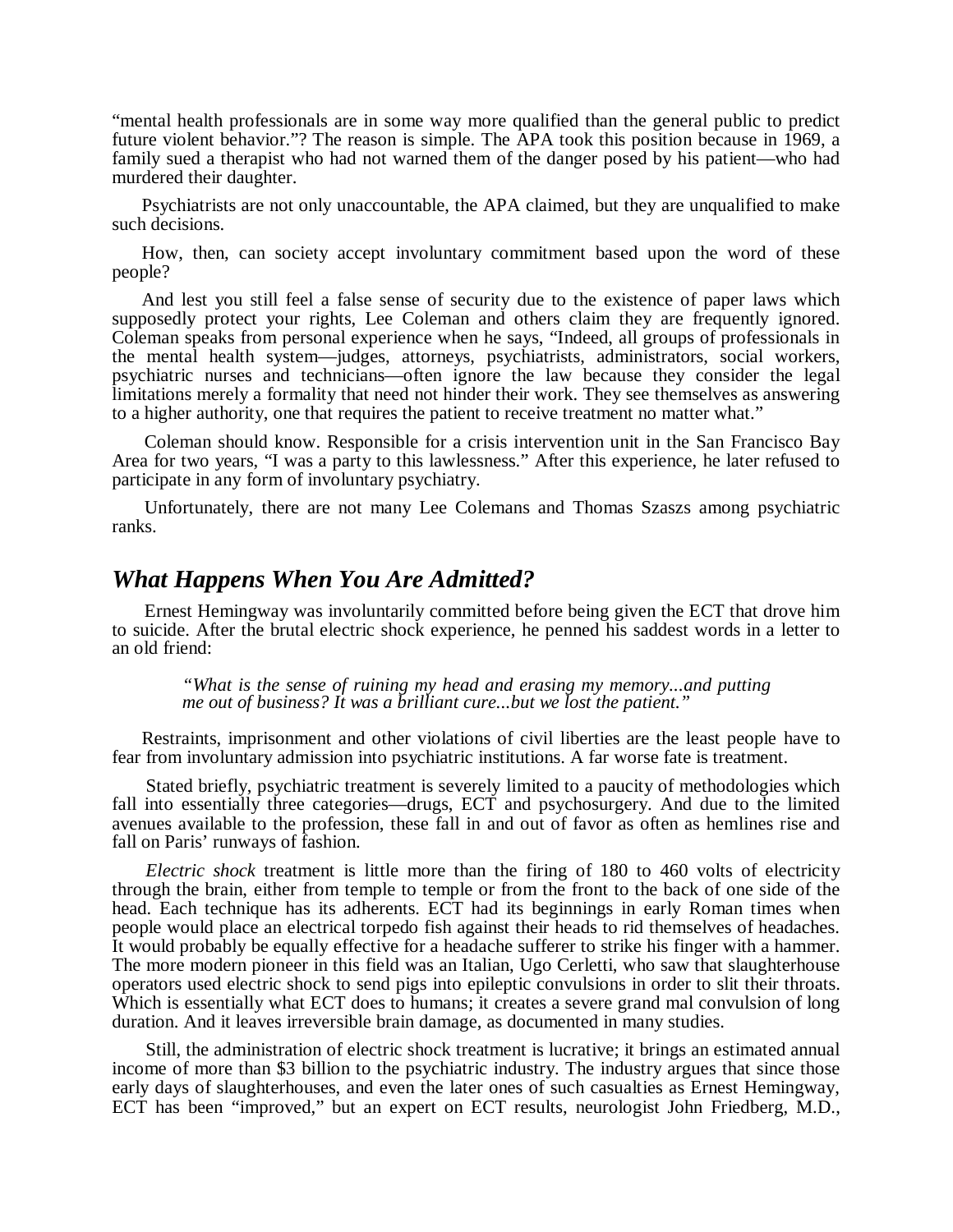likened these improvements to "the flowers planted at Buchenwald." They salve the guilty conscience by masking the patient's screams.

*Psychosurgery* has even more techniques—the prefrontal lobotomy, the transorbital leukotomy, cingulotomy, stereotaxis operations—all of which involve destroying healthy portions of the individual's brain. Psychosurgery, tearing a person's brain to pieces by scalpel, electrode implants or burning, is not treatment but mental murder. It is about as effective as fixing a telephone exchange by throwing a hand grenade into the switchboard. State laws still allow this procedure to be carried out.

*Drugs.* The most innovative and currently popular of psychiatry's treatments is the use of mind-altering drugs (whether major tranquilizers to quiet the individual or psychotropic drugs to alter his or her perception) if only because new drugs keep coming as fast as they can be patented. Again, the target is the brain and the suppression of certain functions. The side effects are often horrendous, although these are seldom explained to patients. Ritalin, for example, carelessly dispensed to so-called hyperactive children of all ages, has turned normal and healthy kids into listless and sometimes violent and suicidal addicts.

The common thread of all these procedures is the incapacitation in some manner of the individual. And when one considers that most psychiatric cases address those who indulge in behavior not approved of by others, this form of control becomes a logical and even acceptable goal—to those who seek such control.

## *Psychiatric "Doublespeak"*

The fact that these actions are couched in such Orwellian doublespeak as "for his own good," "to prevent him from committing harm," etc., is unfortunate, for it obfuscates the intention. Still, psychiatry is no stranger to this kind of verbal diversion. In fact, its main rallying cry before the Second World War was *Mental Hygiene.* Then, after Hitler and his pet psychiatrists had denigrated the concept through their incessant and indiscriminate search for this ideal upon millions of helpless subjects, the name was changed. Directly after the war, and the subsequent disclosure of German activities in this area, a meeting of British and American psychiatrists coined the phrase that has so far stood the test of time: *Mental Health.* And what exactly is mental health? There appear to be as many definitions as there are psychiatrists, but the common denominator seems to be a kind of conformity to some hygienic mental standard.

Like the definition of "danger to self or others," it is a standard set, of course, by psychiatrists. And it is a standard they are just as unqualified to adjudicate.

Considering that someone supposedly has to set standards of behavior, this would not appear to be a disastrous situation—if not for the facts that psychiatry as a profession contains individuals who have the highest suicide rate of any single profession<sup>7</sup>, and the highest incidence of drug abuse.<sup>8</sup> Add to the equation the facts that  $10\%$  of all psychiatrists openly admit to the commission of sexual abuse of patients<sup>9</sup>, that according to one study two-thirds of psychiatrists are "seriously mentally ill,"<sup>10</sup> and that an American Psychiatric Association Task Force found psychiatrists are more likely to be atheists<sup>11</sup>, and you might be forgiven for wondering if perhaps these are not the people you would wish to blindly follow into this Brave New World of Mental Health.

And you would be forgiven for the slight sense of unease you might feel with the knowledge that these are the very people who can forcibly but legally overcome constitutional safeguards and through their invasive treatments literally change your mind.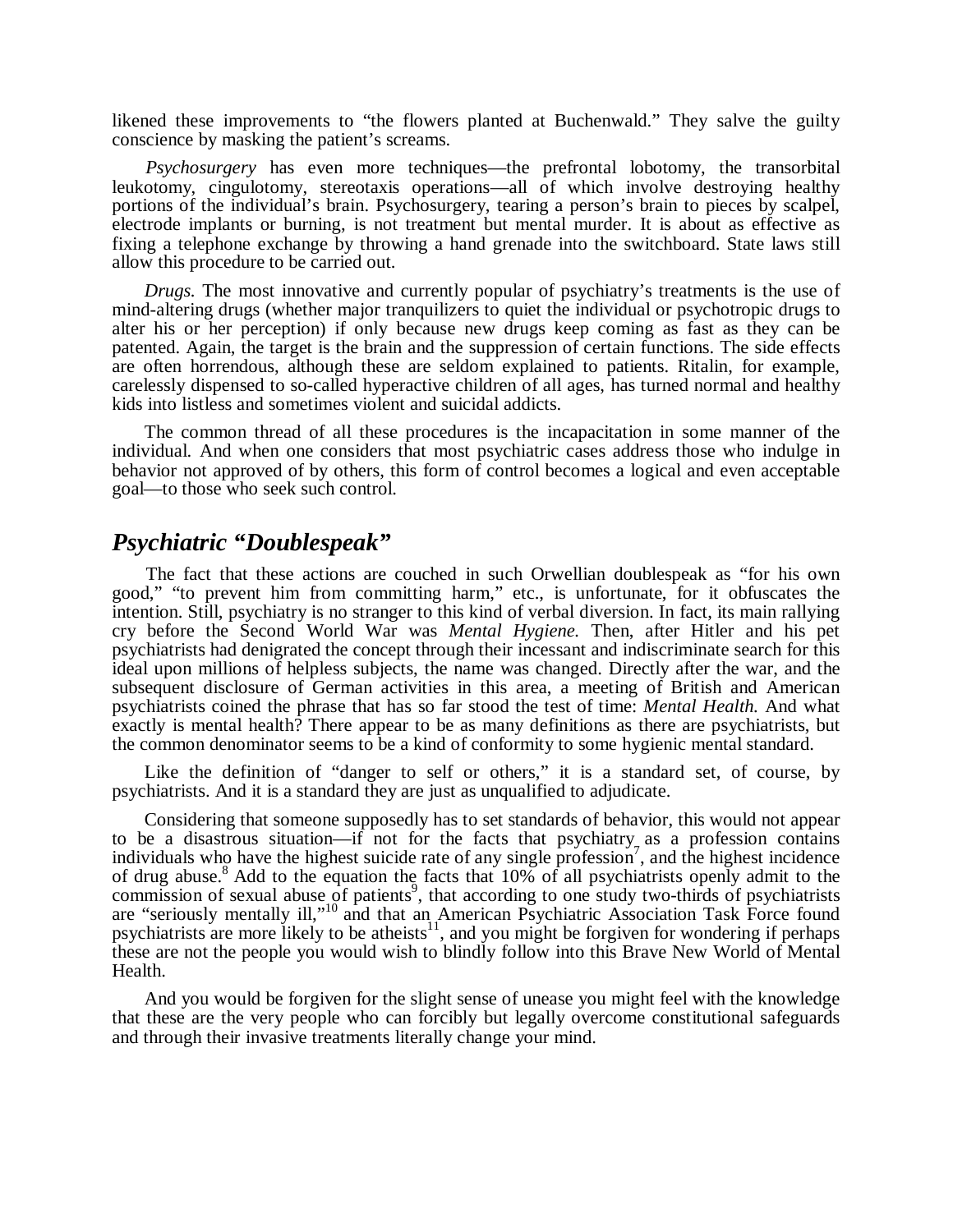#### *A Financial Parasite*

With health care eating up vast amounts of our national budget, the first cut to make is the cost of "treating" people who prefer not to be mentally treated. Involuntary commitment laws hike federal, state, county, city and private health care costs under the strange circumstance of a patient-recipient who cannot say no.

It would not be an unfair analogy to ask you to imagine a stockbroker calling at your home with two guards. And to further assume that state law requires you to buy and pay for the stocks that he, a legally licensed professional, has decided you need. Might he be biased in his assessment of what is good for you?

Which brings up the obvious question: Should private insurance companies and governments be legally required to underwrite such commercial opportunism?

Involuntary commitment creates an astonishing debt load on our health care system.

Charges of \$1,925 per day for hospitalization and treatment are common, according to Congressional hearings headed by Colorado Representative Patricia Schroeder, Chair of the House Select Committee on Children, Youth and Families—\$1,300 for therapy, \$625 for a semiprivate room. Schroeder's hearings revealed "a pattern of being released after 28 days." This is also usually the day insurance benefits will run out, according to USA TODAY.<sup>1</sup>

Given a conservative daily cost of \$940 for both hospitalization and treatment—less than half of the congressional estimate—each involuntary commitment costs around  $$16,700$ .<sup>13,1</sup> Newspaper reports cite the expense as high as  $$35,000$  per commitment.<sup>15</sup> With up to 1.5 million people committed yearly, and using a conservative individual figure of \$16,700, the annual health care drain is almost \$25 billion! And this is paying for a service that most would refuse if given the chance.

## *Who pays the \$25 billion annually?*

All 250 million of us American citizens. Some is paid in excess taxes, some in inflated health insurance premiums. The premiums may be shared by employees or shouldered by businesses who pass them on to customers in higher prices. But the quotient remains the same: The average person pays the psychiatric industry \$100 in taxes, premiums and higher prices each year.

Insurance companies are likewise involuntary financiers because they pay much of the mental health industry's bills. They are, in effect, betrayed by the psychiatrists who sit on their examining boards and vouch for their unproven treatments as "accepted medical practice."

These companies would be wiser simply not to cover psychiatric treatment; it raises everyone's insurance rates and cures no one. On the contrary, aside from the tragic individual cost, psychiatry's impact on society has been drastically detrimental. Psychiatry and psychology, which are paid billions of dollars to eradicate the problems of the mind, actually create and perpetuate them. The evidence of psychiatry's failure is everywhere.

The crime rate, including rape, assault and murder, is on a long-term increase, and has reached epidemic proportions. The fact that most criminals pass through psychiatry's portals before the crime speaks for itself. The number of mentally ill, per the statistics of psychiatric bodies themselves, continues to rise each year—which serves to point out the ironic existence of a profession which must constantly advertise its failures in order to gain greater government funding. And the catastrophic decline of educational standards and results over the last three decades are coincidental with psychiatric influence in not only the counseling of students but in the choice of educational materials and curriculums. One could also point out pop psychology's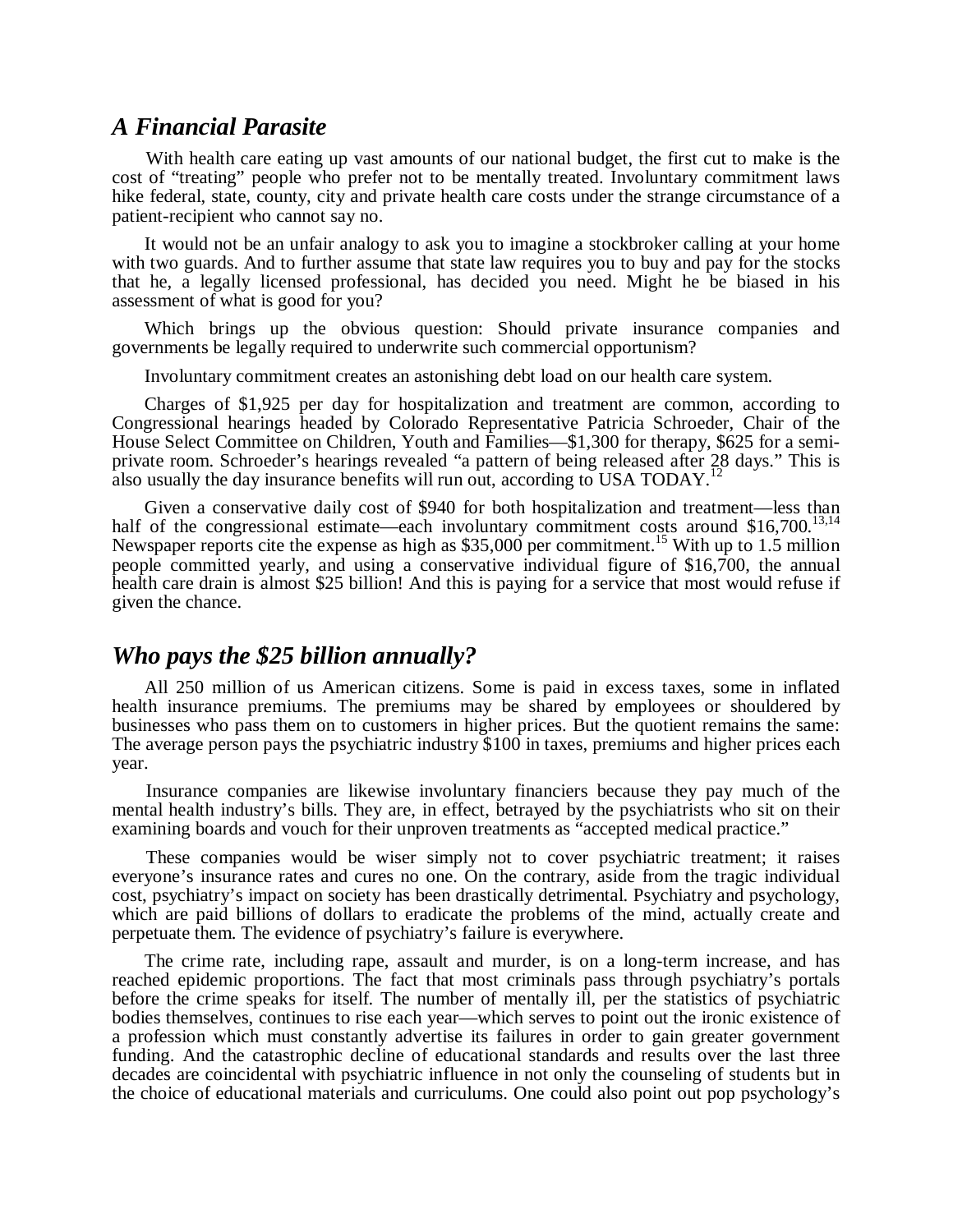effects upon a generation or two that have self-indulgence and gratification as their goal, and the subsequent breakdown of society's basic building block—the family.<sup>16</sup>

That the man-in-the-street will do pretty much anything to stay out of the hands of these people says much for his innate common sense.

Colorado's Schroeder held investigative hearings in Washington, D.C. on psychiatry's unlawful detention, insurance fraud and patient abuse in 1992. She and her committee listened to literally hundreds of horror stories from victims across the United States. Involuntary commitment played roles in nearly all. In some it was straightforward "emergency commitment." In many, mental health professionals typed up a quick conversion to emergency commitment when the voluntarily signed-in victim realized he or she had been lured into a dangerous insurance scam and demanded release.

Schroeder concluded that "Clearly, this business of treating minds has not policed itself, and has no incentive to put a stop to the kinds of fraudulent and unethical practices that are going on."

Psychiatrists' conduct, their interest in easy seizure of people, their inhuman acts and torture committed in the name of "treatment" and their fraudulent and failing "science," is at complete variance to their public facade of "mental health."

#### *What Do You Do With Someone Who Is "Dangerous"?*

The first thing to realize is that if mental asylums were places of rest, where people did not fear to seek help, knowing they would not be assaulted with drugs and shock—but where they could receive real medical help—people would be more approachable about being helped.

In his book, *Psychiatric Slavery,* Szasz says, "When people do not know 'what else' to do with, say, a lethargic, withdrawn adolescent, a petty criminal, an exhibitionist, or a difficult grandparent—our society tells them, in effect, to put the 'offender' in a mental hospital. To overcome this, we shall have to create an increasing number of humane and rational alternatives to involuntary mental hospitalization. Old-age homes, workshops, temporary homes for indigent persons whose family ties have been disintegrated, progressive prison communities—these and many other facilities will be needed to assume the tasks now entrusted to mental hospitals."

But the dangerous person who is violent must be dealt with independent of psychiatrists. In his book, *The Therapeutic State*, Szasz wrote, "To be sure some people are dangerous. We in America—especially if we live in the big cities—need hardly be reminded of this painful fact. But in American law, dangerousness is not supposed to be an abstract psychological condition attributed to a person; instead, it is supposed to be an inference drawn from the fact that a person has committed a violent act that is illegal, has been charged with it, tried for it, and found guilty of it. In which case, he should be punished, not 'treated'—in a jail, not in a hospital."

If a dangerous offense is committed by a person, then the fact remains criminal statutes exist to address this. As Szasz states, "All criminal behavior should be controlled by means of the criminal law, from the administration of which psychiatrists ought to be excluded."

# *What Must Be Done?*

First, as pointed out above, there needs to be an increase in humane and rational alternatives to psychiatric involuntary institutionalization. Second, involuntary commitment laws must be abolished and this unconstitutional and coercive practice stopped.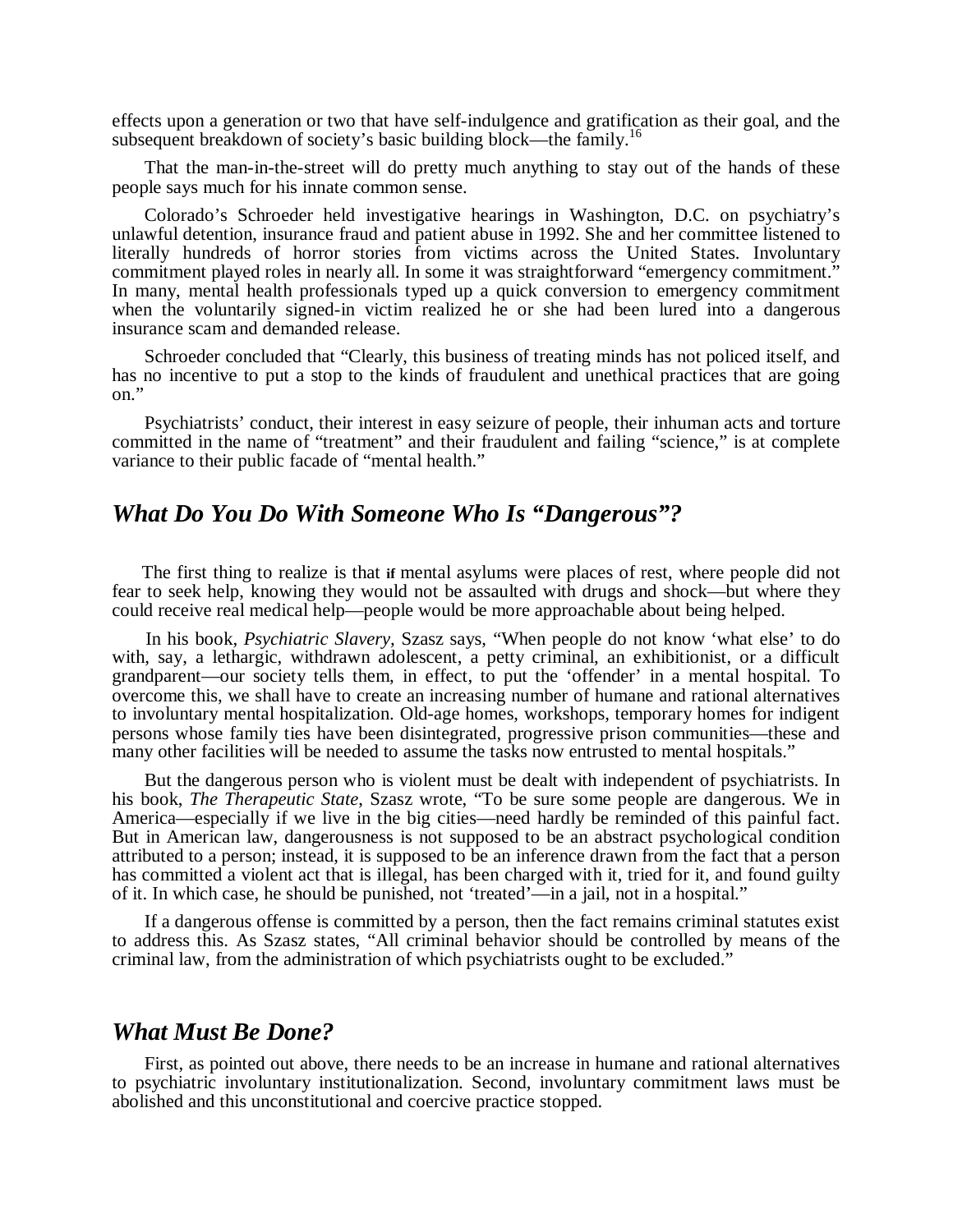Third, any psychiatrist found to be using coercion, threats or malice to get people to "accept" psychiatric treatment, or who hospitalizes a patient against their will should be charged with assault and false imprisonment.

Unless our legislators know that there is a serious problem here, nothing will get done. Take the initiative towards achieving human rights in this country and write to your congressman and senators today to have these oppressive commitment laws abolished.

Remember, in the time that you have taken to read this, four more people—perhaps a friend, a family member, a neighbor—have been committed.

**The Citizens Commission on Human Rights** offers assistance to persons whose human rights have been violated by psychiatrists. Human rights can be measured by whether there is freedom from false accusations and from brutality and punishment without offense. Psychiatrists violate this because their "diagnostic" methods are merely false accusations, they use involuntary commitment laws to incarcerate people who have committed no crime, and they use brutal "treatments" that, if given by anyone else, would be labeled as torture or punishment. Therefore, it is not even the case that psychiatrists commit human rights violations, it is that psychiatry itself, *is* a human rights violation.

If you, or a family member, or anyone you know, has been damaged by psychiatric treatments or practices, or have had their human rights violated by psychiatrists, we would like to hear from you. We may be able to help.

CCHR does not provide medical or legal advice but recommends that persons who feel they suffer from adverse reactions from psychiatric treatments, seek competent medical examination by non-psychiatric medical specialists.

CCHR has an Advisory Board of professionals, including doctors and other medical specialists, lawyers and civil and human rights representatives who advise us in an official capacity.

The Citizens Commission on Human Rights offers this information as a public service. Data related to this subject are taken from authoritative medical and other references.

# *Let Us Count The Ways*

It is not difficult to join the ranks of the involuntarily committed. Here are a few ways:

- 1) You have a fight with your neighbor who reports you to the police. Before the next 72 hours is up, you could be locked-up in a psychiatric ward, drugged with major tranquilizers, be told you are "dangerous" and, in the time it takes to rubber-stamp a document, be committed.
- 2) You sign yourself in voluntarily to a psychiatric hospital because you are suffering from job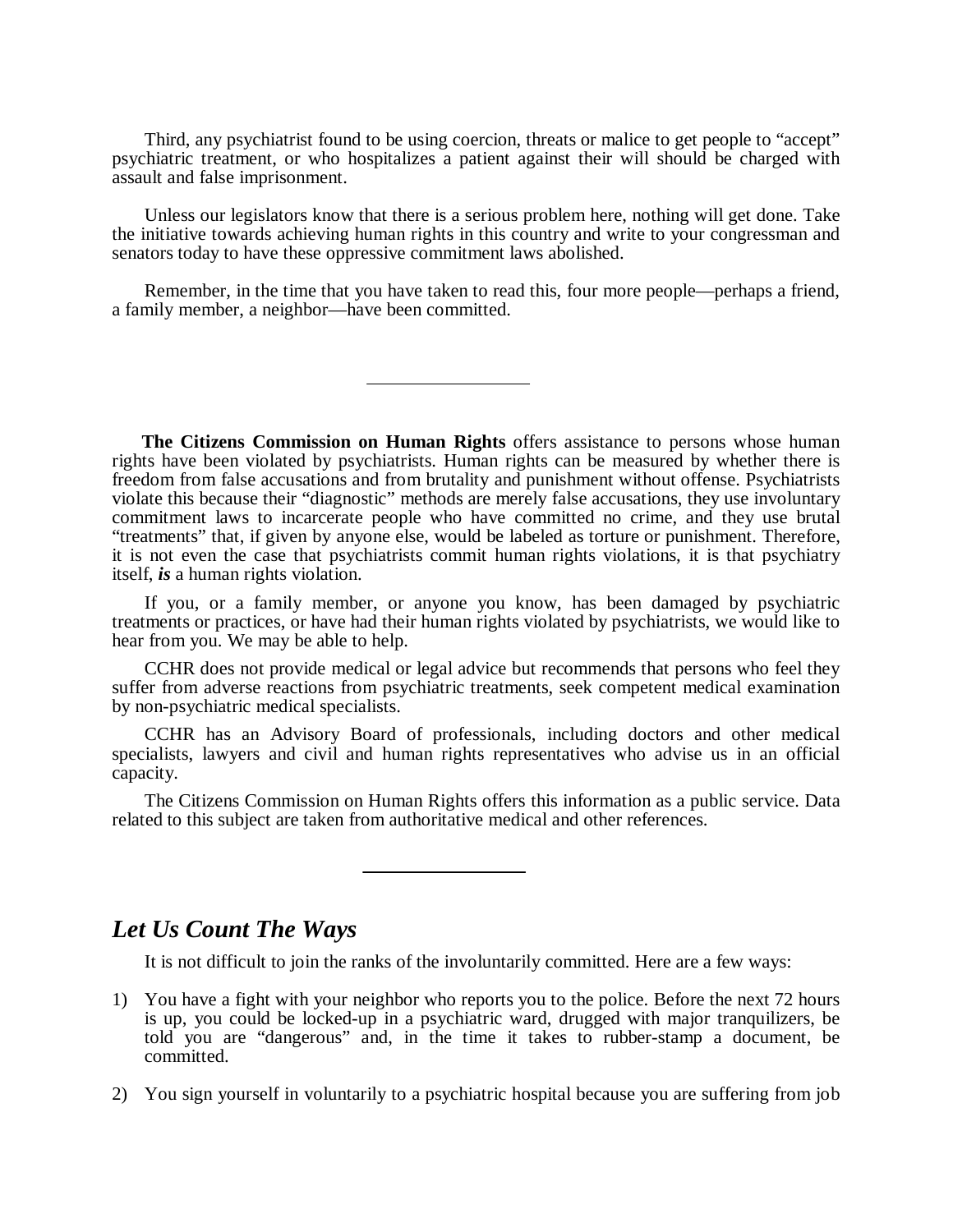stress. Once there you decide the "treatment" being offered is harmful. You are diagnosed as suffering from "non compliance with treatment" and are therefore a danger to yourself. You will be taken—drugged—before a court and involuntarily committed until psychiatrists say you can leave.

- 3) You answer an advertisement by a local hospital offering "help" and say you are feeling depressed over your husband's death. Within an hour a stranger arrives at your door and informs you that you must accompany him to a psychiatric hospital. You will not be allowed to call your lawyer.
- 4) You leave a party intoxicated and are walking down the street. The police pick you up and take you to a psychiatric hospital where you are held and drugged for 72 hours. The fact that you were taken involuntarily to a psychiatric institution will become a permanent record against you.
- 5) You have been suffering long-term pain from a neck injury sustained playing football. A psychiatrist diagnoses this as a "pain disorder associated with a medical condition." You could be sent to a psychiatric hospital and be legally forced to remain there and accept any "treatment" given.
- 6) A family member takes you to a psychiatric hospital because of an upset over your marriage breaking up. You don't want to stay. A psychiatrist tells you either to admit yourself voluntarily or be committed indefinitely. You become another "voluntary" admission statistic and, under threat, take any drug the psychiatrist prescribes for you.
- 7) You are taken to a psychiatric hospital distraught over being the victim of a rape. Life doesn't seem worth living. A psychiatrist has you committed then tells you the "therapy" you need is to have sexual intercourse with him. After he's finished with you, he warns that if you tell anyone, he'll keep you in the hospital for life.
- 8) Your "legally" appointed guardian decides you are too much trouble. Without any legal hearing or trial you are incarcerated indefinitely in a psychiatric hospital and given whatever treatment psychiatrists decide.

These are only a few of the many ways in which involuntary commitments take place.

Once admitted involuntarily to a psychiatric hospital psychiatrists will have the right to commit the most brutal and injurious acts upon you, including forcibly injecting you with physically damaging drugs. You will have no right to seek legal redress or compensation because psychiatrists are not liable under involuntary commitment laws for what they do to you.

For instance, once you are committed to a psychiatric hospital, you may not be informed of the side effects of the major tranquilizers given you. After several months you may start to suffer uncontrollable shaking and twitching spasms from the drugs. You will be diagnosed as suffering the psychiatric disorder "Neuroleptic-Induced Parkinsonism" or "Neuroleptic Malignant Syndrome." You will never recover.

Once you have been declared "mentally incompetent" by psychiatrists, you lose your right to drive, your right to vote and are declared unfit to manage money and property. A "guardian" is usually appointed to manage all your affairs. But your nightmare may not last forever. When your medical insurance is entirely used up, you will in all likelihood be discharged as "cured" of something you weren't suffering from in the first place.

But your experience will follow you. Your "history" can and will be used against you for the rest of your life. Business and career doors will close.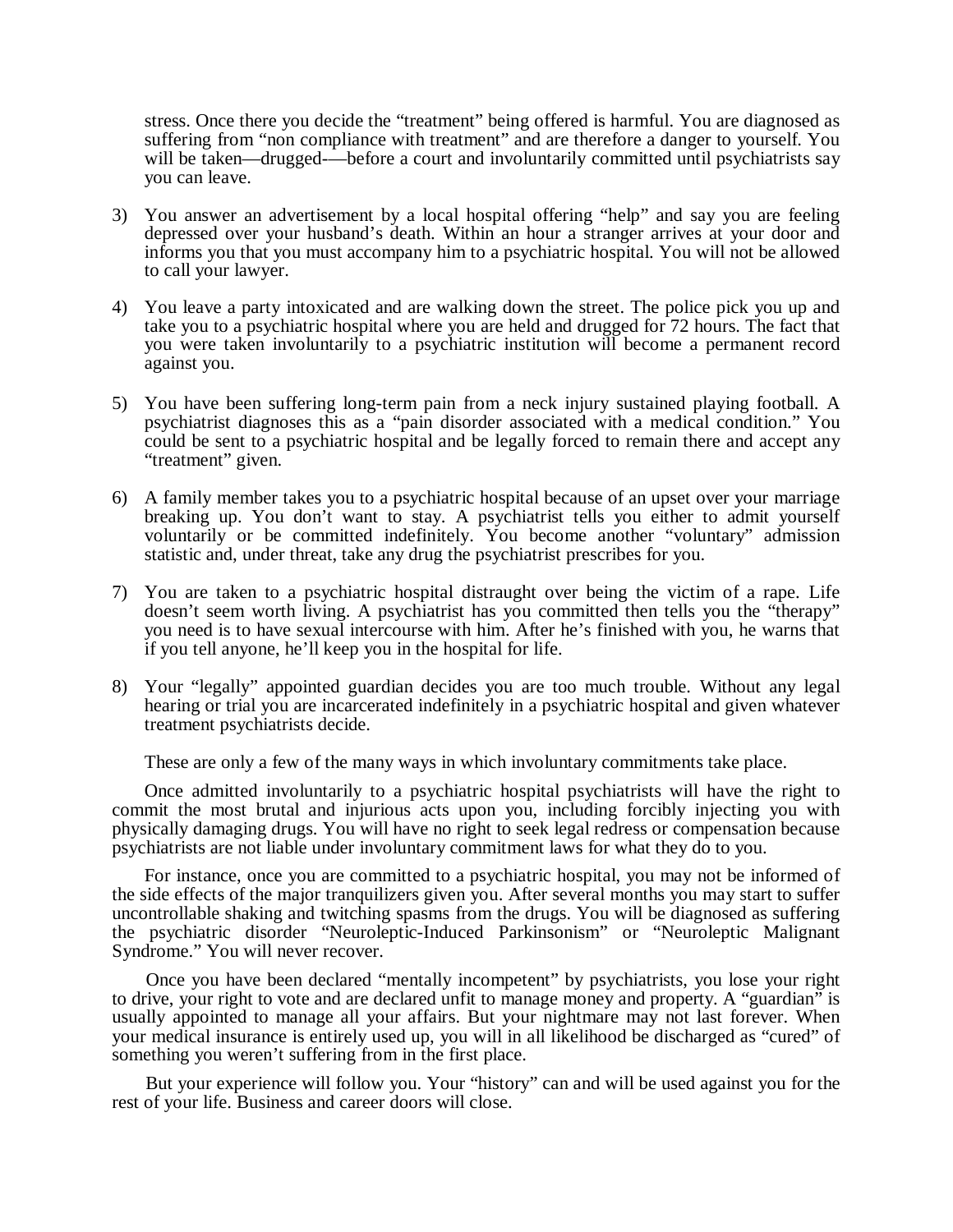# *While They Pay, You Stay*

Imagine hearing these words:

"You are dangerous to yourself and others. I have decided so. Starting now, you'll be kept in a psychiatric hospital for 72 hours. No second opinion is required. I'm the sole judge. Maybe I'll let you phone your family, maybe not. Don't object! That's aggressive behavior and proves you are dangerous. It's all quite legal. I can do what I want with you.

"For three days you will be treated with mind-altering drugs and you may even be electric shocked. You'll be unconscious for long periods, never recalling who did what to your body. Unlike a convicted criminal, you'll have no legal recourse. If you escape, police will bring you back. I'm entirely in control and that's the law.

"After three days of drugs and shock, you'll be wheeled into court and I will convince a judge that you can't care for yourself. I'll swear you require more psychiatric care till someone decides you're 'cured.' That could take months, maybe years. Don't worry, your health insurance pays most of it. And, while they pay, you stay."

Think about it.

For further information, we suggest you read CCHR's publications:

- 1. The Rise of Senseless Violence in Society: Psychiatry's Role In The Creation of Crime, 1992.
- 2. Psychiatry's Multibillion-Dollar Fraud: A Common Sense Appraisal of Psychiatry and Your Tax Dollars, 1993.
- 3. CCHR Information Letter: Psychiatric Rape.
- 4. CCHR Information Letter: The Shocking Truth About ECT.
- 5. CCHR Information Letter: Citizens Commission on Human Rights.